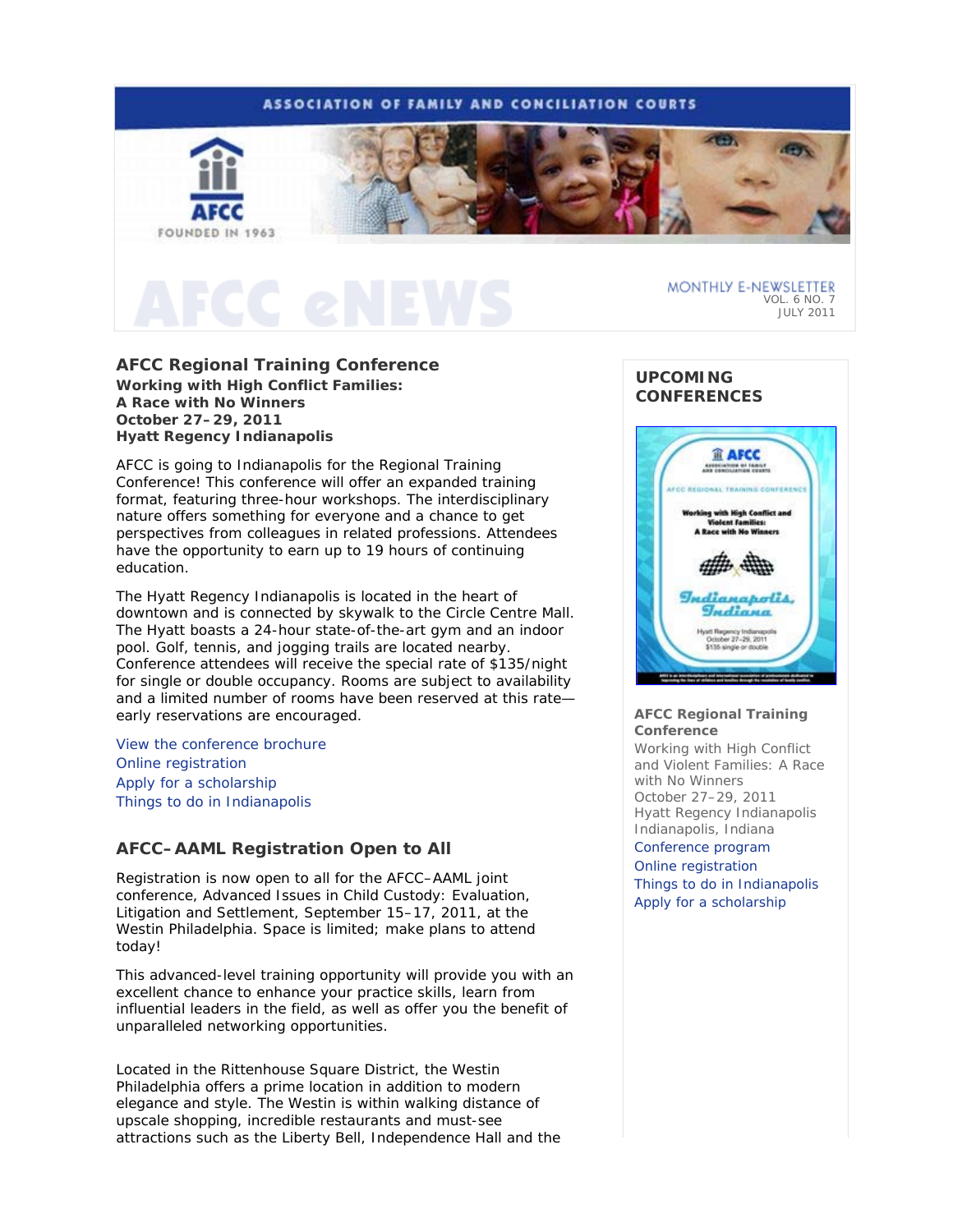Constitution Center.

View the conference brochure Online registration Exhibit opportunities

# **AFCC 49th Annual Conference**

*Attachment, Brain Science, Children of Divorce: The ABCD's of Child Development for Family Law* **June 6–9, 2012 Hyatt Regency Chicago** 

Next year's annual conference will take an in-depth look at attachment and neuroscience perspectives in child development as they relate to family law. This conference will continue the discussions begun in the July 2011 *Family Court Review*, guest edited by Dr. Jennifer McIntosh. The conference program brochure will be available online in late December 2011 and mailed in January 2012.

# **Call for Proposals**

AFCC is accepting proposals for ninety-minute workshop sessions. All proposals must be submitted using the online form and must be received by October 5, 2011, to be considered. View the Call for Proposals

Submit a proposal online

# **Scholarships**

Conference scholarships will be awarded for the 49th Annual Conference. Scholarships include registration to the conference, one full-day pre-conference institute, a certificate of attendance and admittance to all food and beverage functions. An unprecedented 11 travel stipends of \$1,000 each will be awarded. The online scholarship application will be available in January 2012.

Guidelines and criteria

# **President's Message**

*Linda Fieldstone, MEd, Miami, Florida*

Several years ago, a state agency sent staff to the various court circuits around the state to administer a survey on court employee job descriptions. After the representative heard what a typical day is like in Family Court Services in the 11th Judicial Circuit in Miami-Dade County, Florida, and after he had a firsthand opportunity to observe a few meetings with our typical high conflict parents and families, with his tie dislodged from his collar, his shirt sleeves rolled high, sweat beading down his face, and after taking a pain reliever, he asked me what I did at the end of the day with all the built up tension from these toxic situations.

Read more

# **President's Profile**

**Meet the new President of AFCC, Linda Fieldstone** 

**Linda Fieldstone, MEd**, is Supervisor of Family Court Services of the 11th Judicial Circuit in Miami-Dade County, Florida, and has been working within the court system for over twenty years. Family Court Services provides court-ordered interventions for



# **AFCC/AAML Conference**

*Advanced Issues in Child Custody: Evaluation, Litigation and Settlement* September 15–17, 2011 Westin Philadelphia Philadelphia, Pennsylvania

Conference program Online registration Exhibit opportunities

#### **AFCC 49th Annual Conference**

June 6–9, 2012 Hyatt Regency Chicago Chicago, Illinois View the Call for Proposals Submit a proposal online

# **AFCC 10th Symposium on**

**Child Custody Evaluations**  November 1–3, 2012 Arizona Grand Resort Phoenix, Arizona

### **AFCC 50th Annual Conference**

May 29–June 1, 2013 J.W. Marriott Los Angeles at L.A. Live Los Angeles, California

# **AFCC 51st Annual**

**Conference** May 28–31, 2014 The Westin Harbour Castle Toronto, Ontario, Canada

# **AFCC CHAPTER CONFERENCES**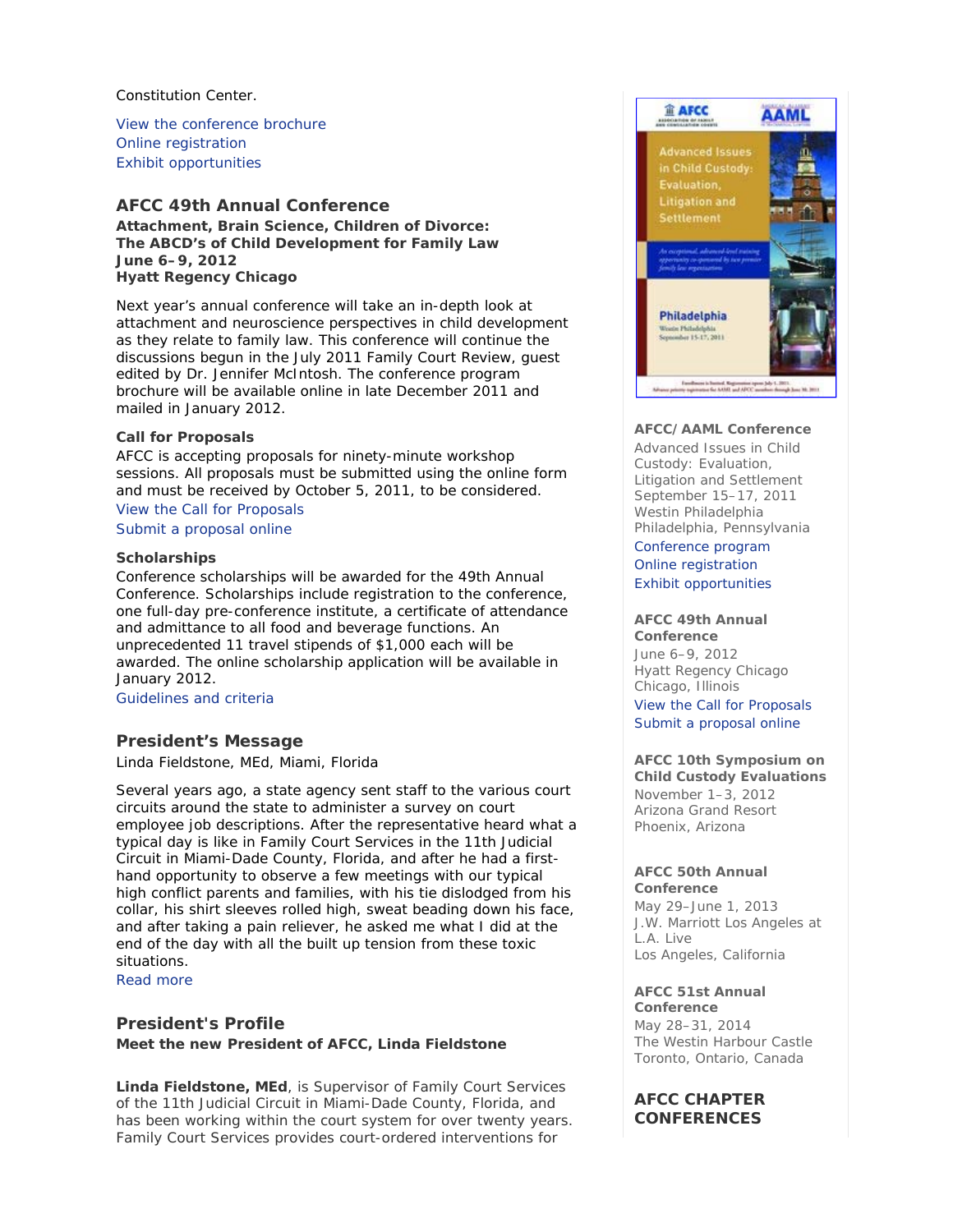high-conflict families. Linda describes her unit as a "one-stop shop," which she likens to an emergency room, where direct services such as supervised visitation, drug testing, ADR, parenting coordination and referrals to community providers are available.

Read more

# **Child Custody Consultant Task Force Discussion Paper**

In 2009, then AFCC President Emile Kruzick established the interdisciplinary Child Custody Consultant Task Force, to study and define the role of the mental health professional engaged as a consultant (mental health consultant) by an attorney for a litigant in a child custody dispute. The attorney engages the consultant when the attorney's client is either going to be or has already been evaluated by a court appointed mental health professional (forensic mental health evaluator) in a case involving a litigant's rights to custody of or access to a child in a pending action related to parental divorce or separation. This discussion paper is the Task Force's first attempt to promote interdisciplinary dialogue on the emerging but largely unexamined role of a mental health consultant. This paper will be published in the October 2011 issue of the *Family Court Review*, and is subject to revision before publication. Read more

# **FEATURED ARTICLES**

*The Encyclopedia of Early Childhood Development* has a section on divorce and separation, edited by Robert Emery, containing five articles by prominent authors: *Consequences of Separation/Divorce for Children*, Brian M. D'Onofrio; *How Parents Can Help Children Cope with Separation/Divorce*, JoAnne Pedro-Carroll; *Parenting Plans Following Separation/Divorce: Developmental Considerations*, Marsha Kline Pruett; *Interventions to Help Parents and Children Through Separation and Divorce*, Clorinda E. Velez, Sharlene A. Wolchik and Irwin N. Sandler; and *Special Considerations for Infants and Toddlers in Separation/Divorce: Developmental Issues in the Family Law Context*, Jennifer E. McIntosh.

Read more

# **ASK THE EXPERTS**

# **Ten Reasons The Hague Abduction Convention May Not Be Enough**

*By Leslie Ellen Shear, CFLS/CALS, IAML, Los Angeles, California*

In cases where a child may travel, visit or move outside the United States, family law professionals usually ask whether the destination is a signatory to The Hague Convention on the Civil Aspects of International Child Abduction. That is not enough to know, if one is assessing the risk that the child will not be returned to the United States. Here are ten reasons why knowing that the destination is a "Hague country" may not be enough.

Read more

# **AFCC CHAPTER NEWS**

### **Texas Chapter Conference**

*Maximizing Our Resources for Texas Families* October 12–14, 2011 In collaboration with Texas Association of Domestic Relations Offices Fort Worth, Texas

### **Washington Chapter Conference**

*Divorce Minefields and Milestones: Interdisciplinary Resources and Roads to Resolution* October 21, 2011 Holiday Inn, SeaTac International Airport Seattle, Washington

More information

### **Ontario Chapter Conference**

*Experience and Brain Development: How Childhood Events Shape the Children and Families We Serve*  October 21, 2011 Sala Caboto at Villa Colombo Toronto, Ontario More information

### **California Chapter Conference**

*The New Frontier: Exploring the Challenges and Possibilities of the Changed Landscape for Children and the Courts* February 10–12, 2012 Sheraton Delfina Hotel Santa Monica, CA More information

**Florida Chapter Conference** *Spirit of Cooperation* March 30–31, 2012 Renaissance Tampa International Plaza Tampa, Florida More information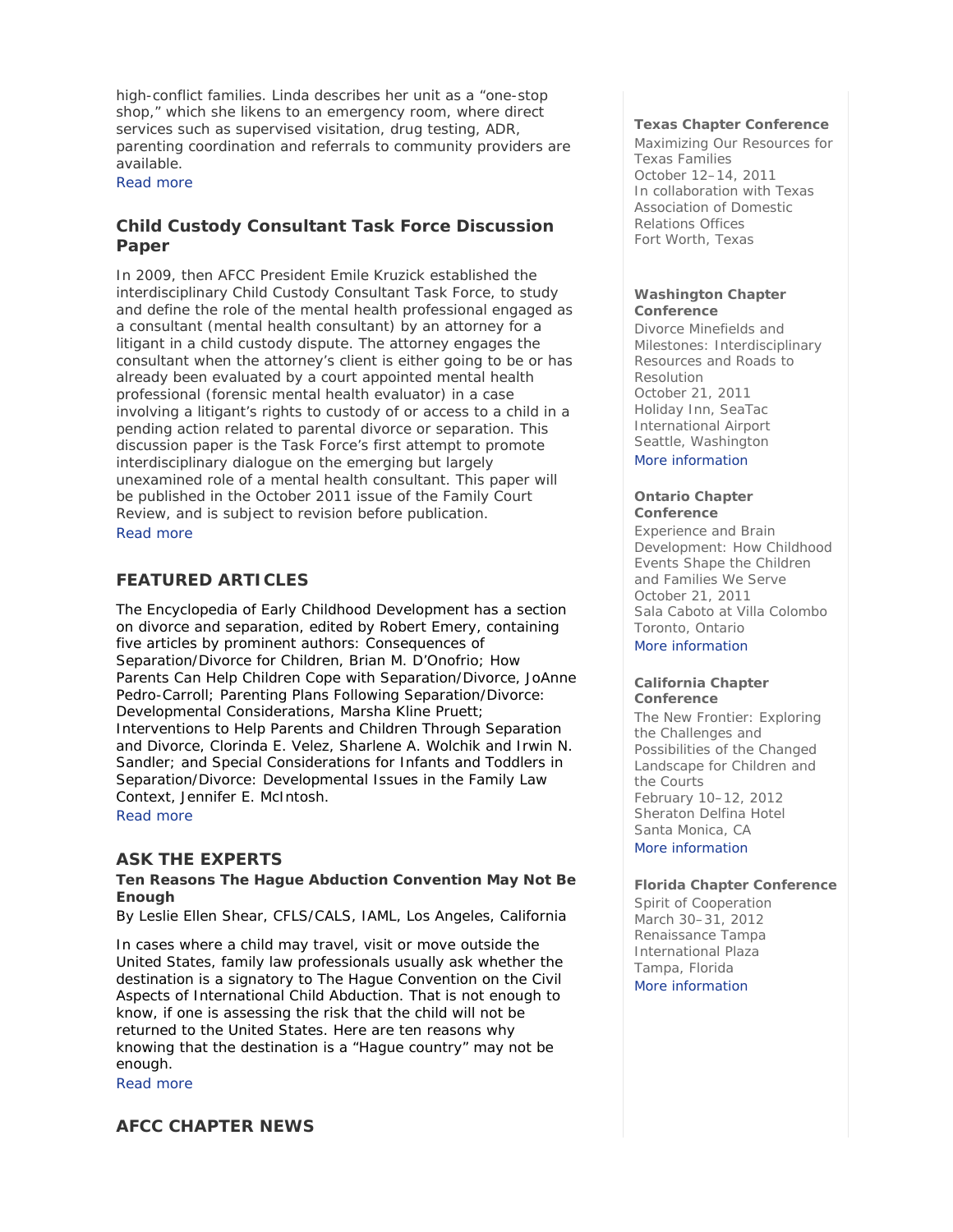The Florida Chapter of AFCC is planning its 9th Annual Conference in Tampa titled, *Spirit of Cooperation: Rising tides lift all boats, serving all by promoting mutual advantage*. The conference will be held March 30–31, 2012. The Call for Presenters is available now.

The Louisiana Chapter of AFCC recognizes President Elect, Hon. Pam Baker (19th JDC) for her hard work toward passing legislation that will open three new family court positions in 2015. Two will be in the New Orleans area (Orleans Parish) and one in Livingston Parish.

The Missouri Chapter of AFCC launched its new chapter website. The website offers direct links to the MO-AFCC Facebook page and YouTube Channel. The MO-AFCC YouTube Channel allows for the sharing of recorded lunch & learn events and trainings. At the annual meeting, the Chapter named Judge Michael Burton the first recipient of the Ellen Cowell Leadership Award. Judge Burton was selected for this honor in recognition of his outstanding efforts to establish a Civil Domestic Violence Court in St. Louis County. The DV Court was established in 2009 and provides a wealth of legal and social services to victims of intimate partner violence, perpetrators, and their children, at specialized court dockets each week in St. Louis County.

# **AFCC MEMBER NEWS**

Long-time AFCC member **Jeanne Ames** of San Francisco passed away in early July after a lingering illness. Jeanne was an AFCC member and a force behind AFCC's first chapter in California, head of San Francisco Family Court Services and a leader in the growth and development of family mediation in California. Hugh McIsaac, former AFCC President, and friend and colleague to Jeanne, remembers her contributions. Read more

**Arnold T. Shienvold, PhD**, AFCC President Elect, has received the Pennsylvania Psychological Association Award for Distinguished Contributions to the Science and Profession of Psychology. "For more than thirty years, Dr. Arnold T. Shienvold has promoted the science and profession of psychology in the forensic domain. Recognized as an expert in child custody and family mediation, Dr. Shienvold's contributions go far beyond his professional practice. His career has been devoted to finding ways to bring the insights of psychology to dispute resolution in the legal arena, particularly in the area of family conflict." Read more

**Jessica Schwager**, AFCC's administrative assistant, was married on July 9, 2011, to Josh Murdy, and is now Jessica Murdy. Her new email address is jmurdy@afccnet.org.

# **FAMILY LAW IN THE NEWS**

**Divorce is a Huge Deal Even for Adult Kids**  *By Chuck Barney, Contra Costa Times, courtesy of Mercury News*

It was a bombshell of mind-boggling magnitude. In February, Kelly received a phone call from her mother, who tearfully delivered the grim news that Kelly's father was leaving her for another woman. A marriage that produced four kids and lasted 42 years was about to die. Read more

**JOIN AFCC**

Are you a member?

Join or Renew

AFCC offers member benefits that promote excellence in practice. View member benefits

# **ABOUT AFCC eNEWS**

*AFCC eNEWS* is a monthly e-newsletter published by the Association of Family and Conciliation Courts (AFCC). *AFCC eNEWS* provides professionals with time sensitive and up-to-date topics including practice tips, research innovations and international news. Readers are welcome to forward this e-newsletter to interested colleagues.

AFCC eNEWS archive

# **Website Version:**

If you are having trouble viewing this email correctly, please view the website version by clicking here.

**Editor:** 

Leslye Hunter editor@afccnet.org

AFCC welcomes your comments, questions or feedback. Please email the editor by clicking here.

# **EMAIL UPDATE**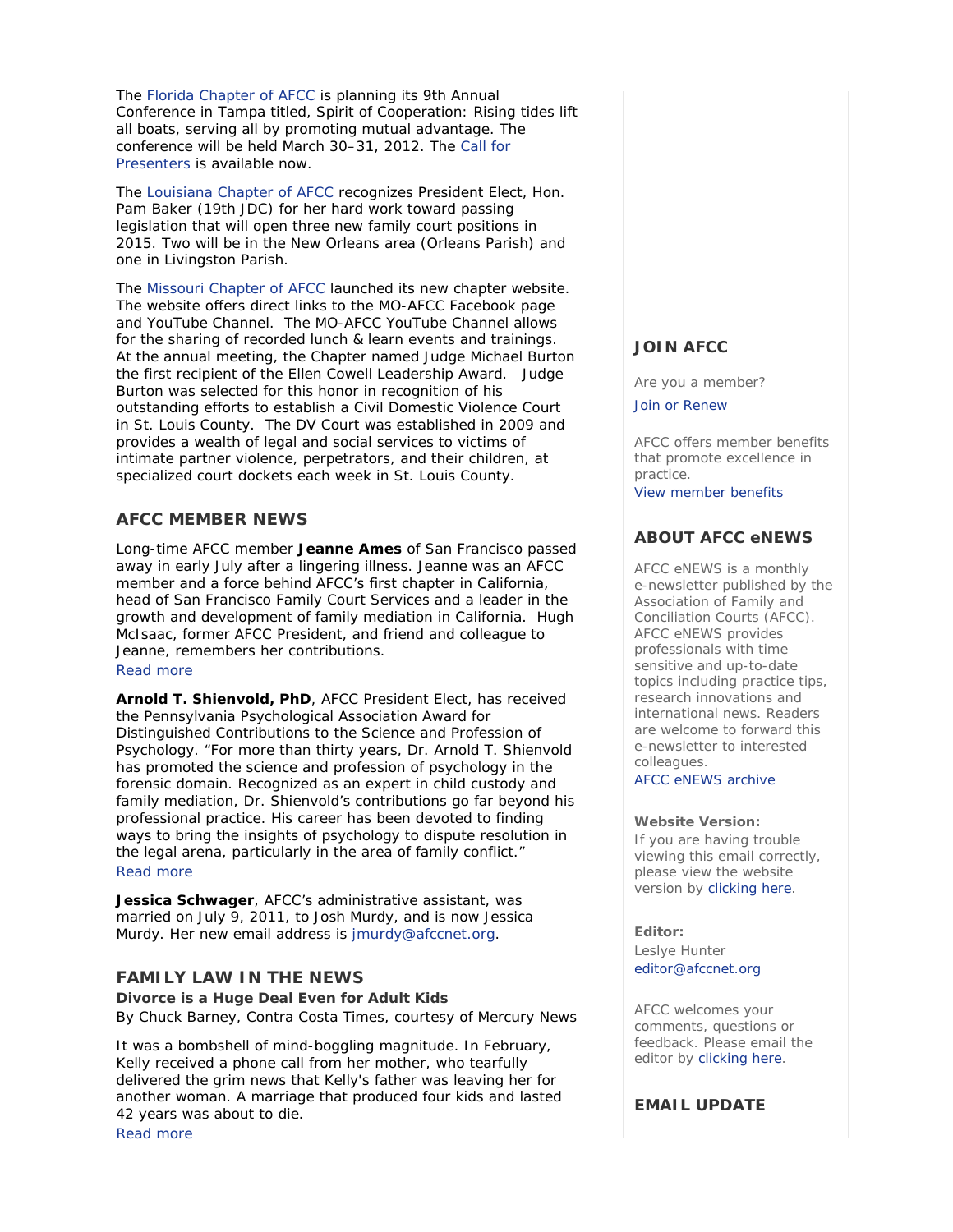# **The Perils of Practicing Family Law**

*By Patrick G. Lee, courtesy of WallStreetJournal.com*

Security guards and metal detectors are common now at courthouses, to protect against potentially unstable or angry case combatants. But those measures do nothing to protect lawyers outside the courtroom from the wrath of enraged litigants.

# Read more

# **Equal Time Parenting Law may be Changing in Wisconsin**  *Courtesy of the State Bar of Wisconsin*

There is proposed legislation in Wisconsin, Assembly Bill 54, that may bring sweeping changes in the way custody and placement of children is determined with an equal placement presumption. Here are two articles expressing very different opinions of this proposal.

Con opinion Pro opinion

# Subscribe, Unsubscribe or

Update Your Email Address AFCC will never share, distribute or publicize your email address.



Follow AFCC on Facebook! Click here



6525 Grand Teton Plaza Madison, WI 53719 Phone: (608) 664-3750 Fax: (608) 664-3751 www.afccnet.org

Professionals dedicated to improving the lives of children and families through the resolution of family conflict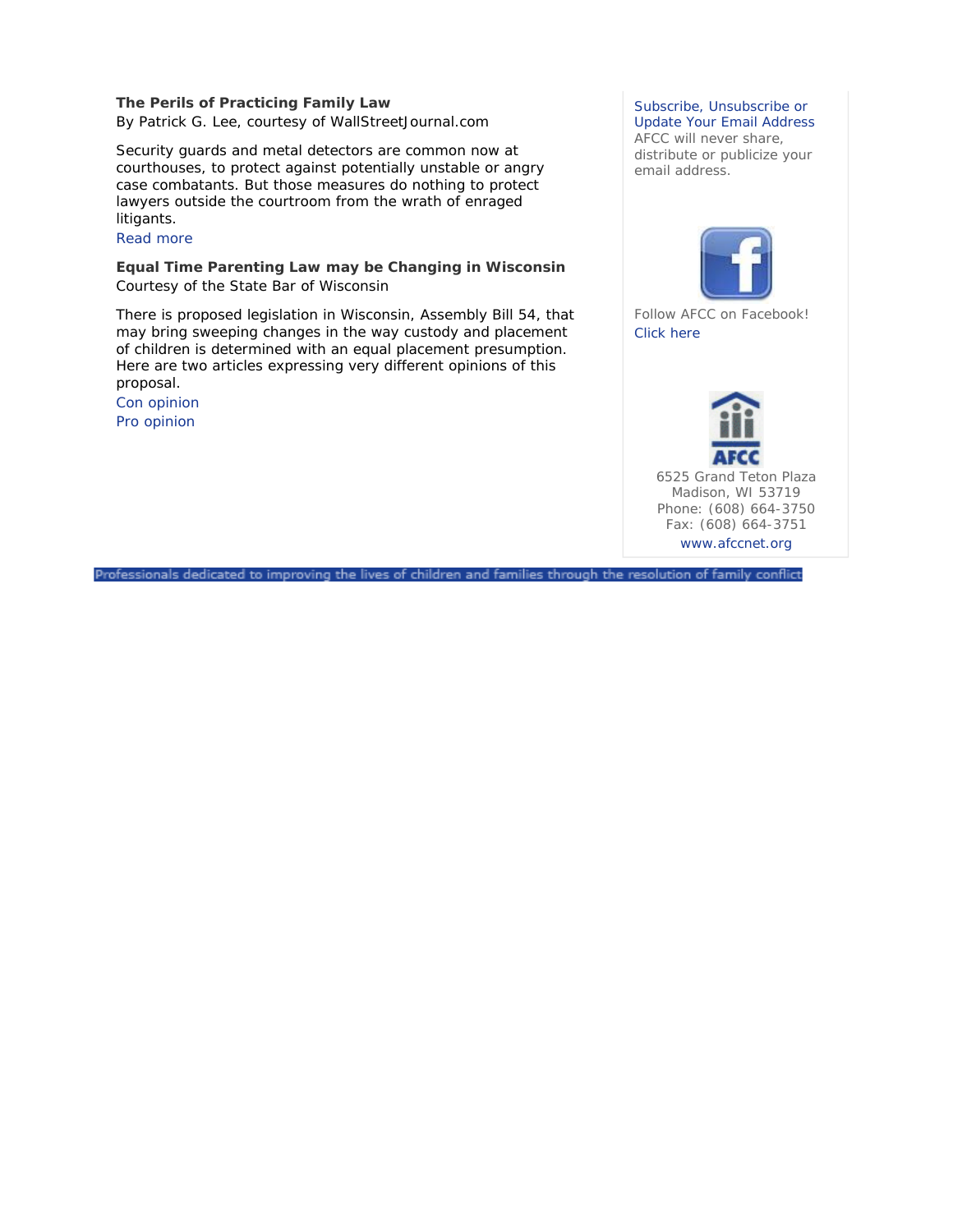



#### **Family Court Review**

**AFCC Conference Audio** 

- **AFCC News**
- **Member Directory**
- **Member Resources**
- **Chapter Resources**

#### **AFCC HOME**



# **Things to do in Indianapolis**

#### **Children's Museum Indianapolis**

One of the largest children's museums in the world, with an array of interactive exhibits, toy and dollhouse displays, a working antique carousel, and a planetarium. The recent addition of *Dinosphere*, a multisensory exhibit combining the largest collections of juvenile fossils in the world with kid-friendly interactive exhibits (dressing up in dinosaur costumes), and *Fireworks of Glass*, a 43-foot-tall blown-glass sculpture by Dale Chihuly, make this museum a guaranteed favorite amongst kids. Located 3 miles from the hotel at 3000 North Meridian Street. (317) 334-3322

www.childrensmuseum.org

#### **Indianapolis Museum of Art**

The museum welcomes you to its gorgeous grounds, free admission and free underground parking. In addition to having one of the largest collections in the country, IMA also features a freshly renovated 600-seat theater with films and talks throughout the week. Take a walk through the museum's gardens toward Lilly House or across the canal for a hike in the Art & Nature Park. Located 5 miles from the hotel at 4000 North Michigan Road.

(317) 923-1331

www.imamuseum.org

#### **Indianapolis Motor Speedway and Hall of Fame**

The Indy Speedway, dating back to 1909, is one of the most famous car raceways in the world. Although we won't be there to join the crowd of 400,000 that comes each May to watch the Indy 500, stop by for a minibus ride on the speedway. Then visit the museum that traces race car history, including a display of restored race cars, starting with the first Indy winner from 1911. Located 7 miles from the hotel at 4790 West 16th Street. (317) 484-6747

www.indianapolismotorspeedway.com

#### **Indianapolis Zoo**

The Indianapolis Zoo is located inside White River State Park, one of the largest urban state parks in the country. This zoo was the first attraction triple accredited by the Association of Zoos and Aquariums (AZA) and the American Association of Museums as a zoo, aquarium and a botanical garden. You will have the opportunity to pet a shark, hand feed giraffes and wash an elephant in a unique cage-less environment. Located one mile from the hotel at 1200 West Washington Street. (317) 630-2001

www.indianapoliszoo.com

#### **Circle Centre Mall**

World class shopping waits just across the skywalk! Circle Centre Mall is connected to the Hyatt by an enclosed skywalk. It offers a variety of upscale retailers such as Nordstrom, Carson Pirie Scott and Swarovski. www.simon.com/mall

### **Massachusetts Avenue Arts District "Mass Ave"**

One of four diagonal streets leading straight to the center of downtown, Mass Ave is a five block area filled with theaters, independently owned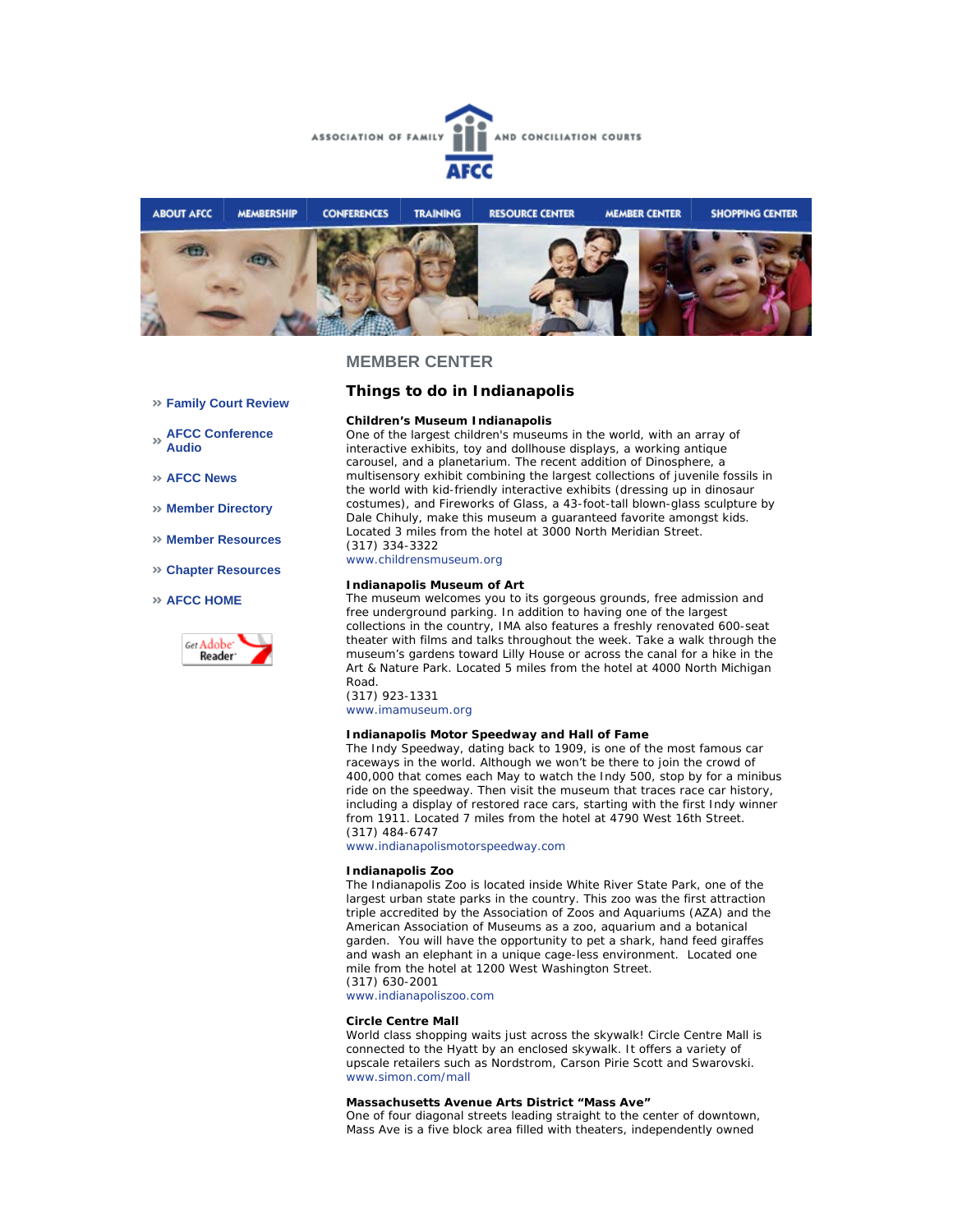restaurants, galleries and a number of eclectic boutiques. The street itself is on the National Registry of Historic Places. Located less than a mile from the hotel.

www.discovermassave.com

### **Broad Ripple Village**

Just north of downtown, Broad Ripple Village offers diverse street life, unique shops, galleries, fabulous restaurants and fun nightlife. It is also a venue for live outdoor music events, public art and is home to a beautiful park. Located approximately 6 miles from the hotel. www.discoverbroadripplevillage.com

#### **St. Elmo Steak House**

This National Historic Landmark has been an Indianapolis staple since 1902. The interior décor is straight out of a 1940's gangster movie, with mahogany paneling and a tin ceiling. The original tiger-oak back bar is still used today. If you're looking to treat yourself, pick something from the award-winning 20,000 bottle wine cellar. Located 3.5 blocks from the hotel at 127 South Illinois Street. (317) 635-0336 www.stelmos.com

#### **Bazbeaux Pizza**

Voted Indianapolis's Best Pizza each year since 1986, they offer a large number of gourmet and specialty pizzas, sandwiches and appetizers, as well as a good selection of microbrews. Located one mile from the hotel at 333 Massachusetts Ave. (317) 636-7662 www.bazbeaux.com

#### **Yats**

According to Urbanspoon.com this is Indianapolis's favorite restaurant! A Cajun Creole restaurant serving soul food with an ever changing list of specials, they strive to serve deeply satisfying food in large portions at reasonable prices at four locations. www.yatscajuncreole.com

6525 Grand Teton Plaza, Madison, WI 53719 Phone 608.664.3750 Fax 608.664.3751 afcc@afccnet.org www.afccnet.org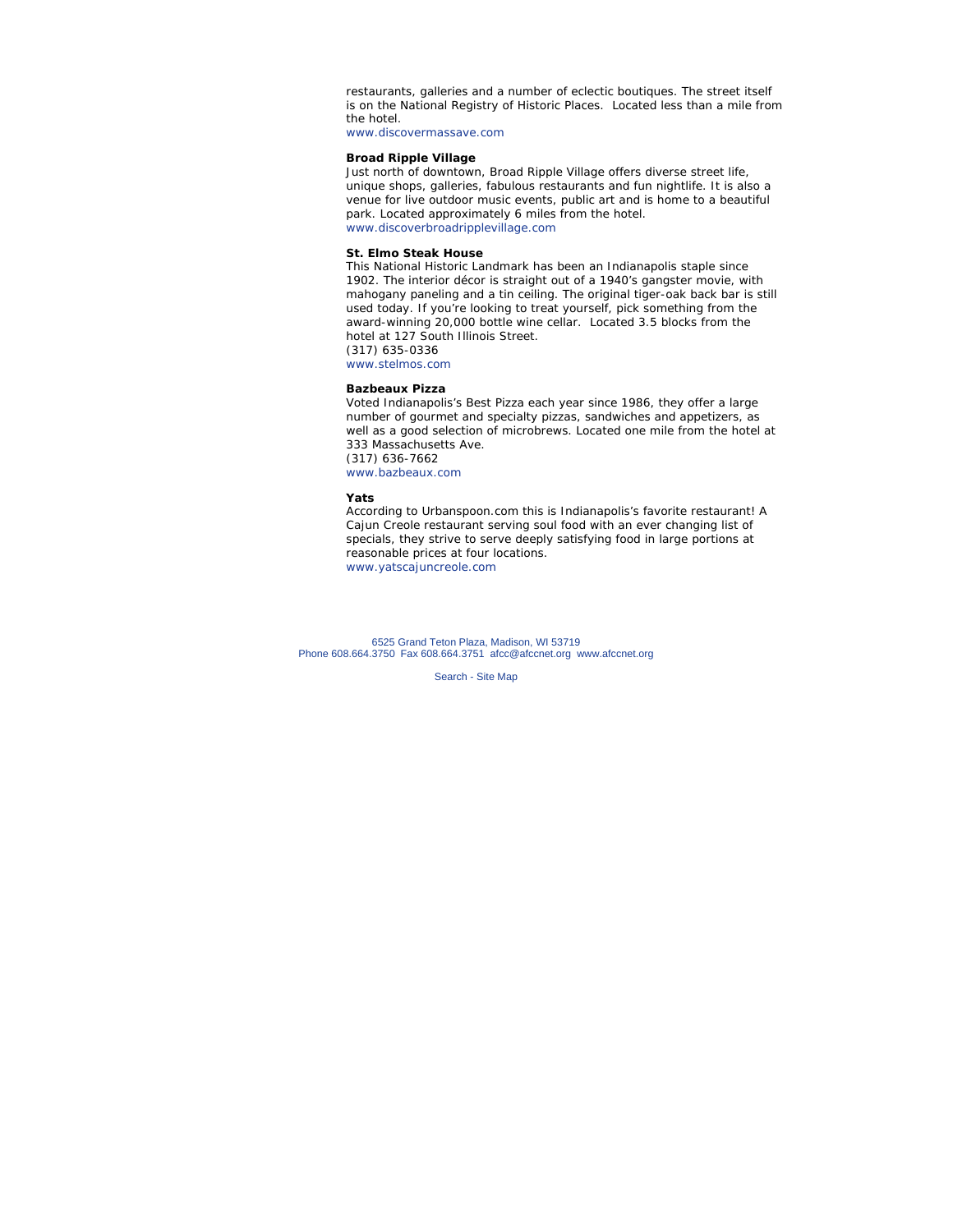



**President's Message**

*by Linda Fieldstone, MEd, Miami, Florida* 

- **Family Court Review**
- **AFCC Conference Audio**
- **AFCC News**
- **Member Directory**
- **Member Resources**
- **Chapter Resources**
- **AFCC HOME**





Several years ago, a state agency sent staff to the various court circuits around the state to administer a survey on court employee job descriptions. After the representative heard what a typical day is like in Family Court Services in the 11th Judicial Circuit in Miami-Dade County, Florida, and after he had a first hand opportunity to observe a few meetings with our typical high conflict parents and families, with his tie dislodged from his collar, his shirt sleeves rolled high, sweat beading down his face, and after taking a pain reliever, he asked me what I did at the end of the day with all the built up tension from these toxic situations. Spontaneously I answered: I go home. I am so fortunate that after a typical

pressure cooker of a day in the office, although I love to be at work alongside those I so admire, I go home to my husband Ronnie and our four children (through four phone calls at this point). I would not be here, as President of AFCC, without their encouragement and support. They know that of all places, this one is of the last places I ever thought I would be. Which means watch out, you could find yourself serving as AFCC President, too.

How do you get to be President of AFCC? Well, you can start out with two visionaries in your state, like Greg Firestone and Judge Hugh Starnes, who consider the possibility of developing a Chapter of AFCC and decide to introduce their dream to other family law professionals around the state. Next, you have two judges in your circuit, for instance Sandy Karlan and Judy Kreeger, who pass along your name to add to the list of those invited to share their dream. You bring a pen and take notes during a breakout session and report back to the rest of the group who have decided that building a chapter is a pretty good idea.

You turn to those visionaries and those in your state for help and you turn to AFCC, to our amazing Executive Director Peter Salem and the devoted staff of AFCC for guidance. Before you know it, you turn around after holding your first chapter conference and realize this is only the beginning. You attend your first AFCC conference and you meet people you have been in awe of, learned from and been inspired by. You are thankful for the dedicated professionals you work with in your home locale, and the tolerance and support of your husband (or wife or partner), so you can go to AFCC conferences each year.

You bring home what you learned, excited and re-energized. With the help of AFCC, your court changes its language, broadens its understanding and becomes more sensitive to the children and families it serves. You watch your state chapter flourish and move on without you, better than ever. You miss them, but you have people like Justice George Czutrin and Leslye Hunter who offer encouragement to do more. You follow the lead of those before you, always appreciating the opportunities they gave you to say "yes, I will do that," and you work with extraordinary people and continue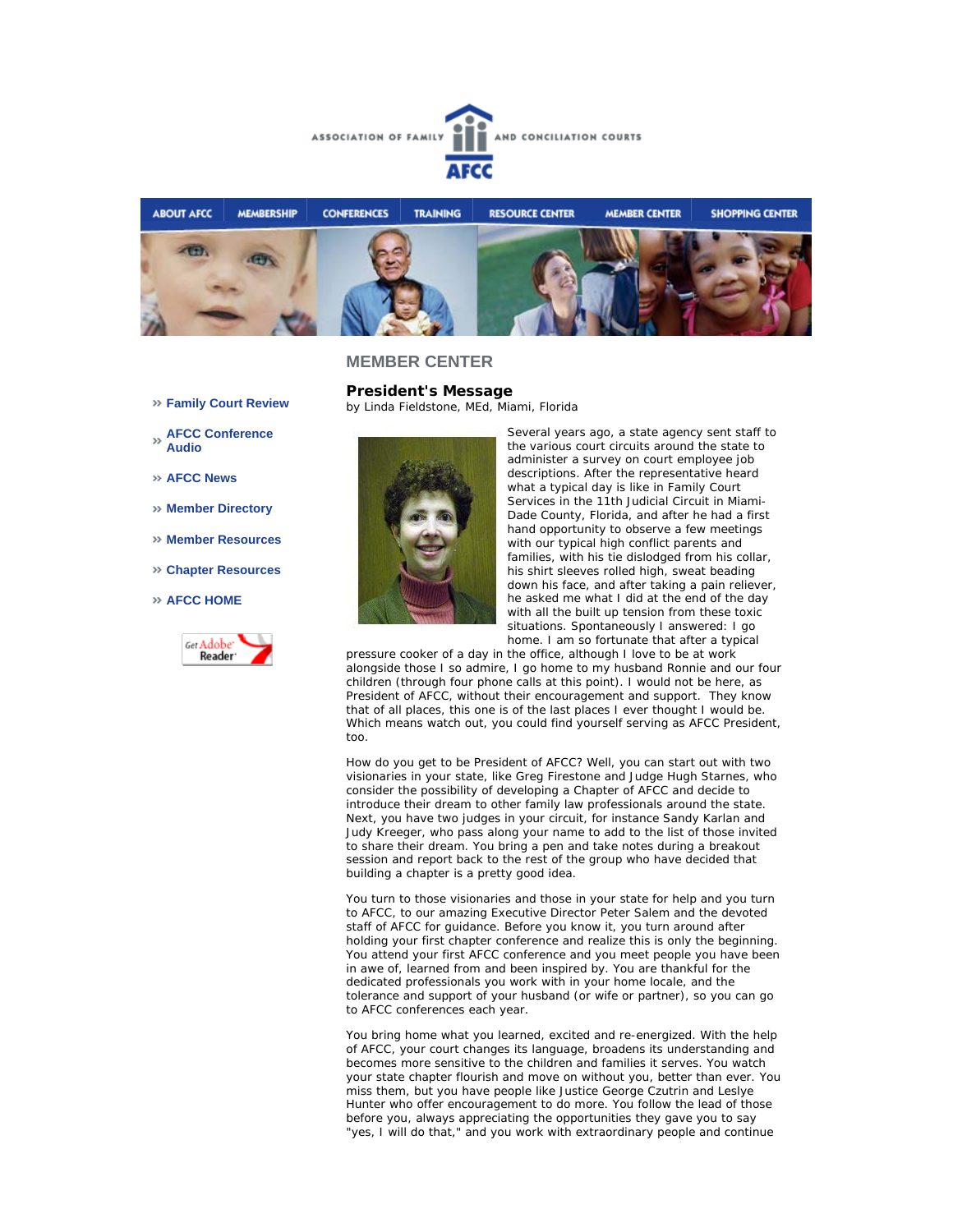to learn. You seek answers to questions and find refuge in the *Family Court Review*. Those you admire are so willing to take you in, offer suggestions, share information and discuss your views, without judgment. They inspire you and sooner than you think you are at a dine-around with nineteen others, from around the corner and as far as Hong Kong, interested in parenting coordination, or custody evaluation, mediation or family law. You are asked to join the Board of Directors and one day even to become an officer…you may say I don't know if I can do that…but you do. Because your belief in the organization is so much bigger than your belief in yourself…because you remember all those you have worked with are right there beside you and you are taking them all along with you.

You realize that even though your feet are not as big as those leaders before you, you can follow their lead because they are there to support you, as are your fellow Executive Committee members, the most knowledgeable and committed Board of Directors, and each and every member of AFCC. You realize that you are sharing that same dream you shared in the very beginning when your state chapter formed, the dream of better lives for children and for their parents; parents who may have once shared their own dream of being together but who are now apart, and children who dream of having two parents who love them more than they are angry at each other.

Our President Elect, Arnie Shienvold, told me: it's easy to work hard for an organization that works hard for you. Thank you for the honor of representing you this year. I pledge to work hard for you, along with all of you who work so hard for AFCC, to help those dreams become a reality. I look forward to seeing you in Philadelphia and Indiana in the fall and next year in Chicago!

– Linda Fieldstone AFCC President

6525 Grand Teton Plaza, Madison, WI 53719 Phone 608.664.3750 Fax 608.664.3751 afcc@afccnet.org www.afccnet.org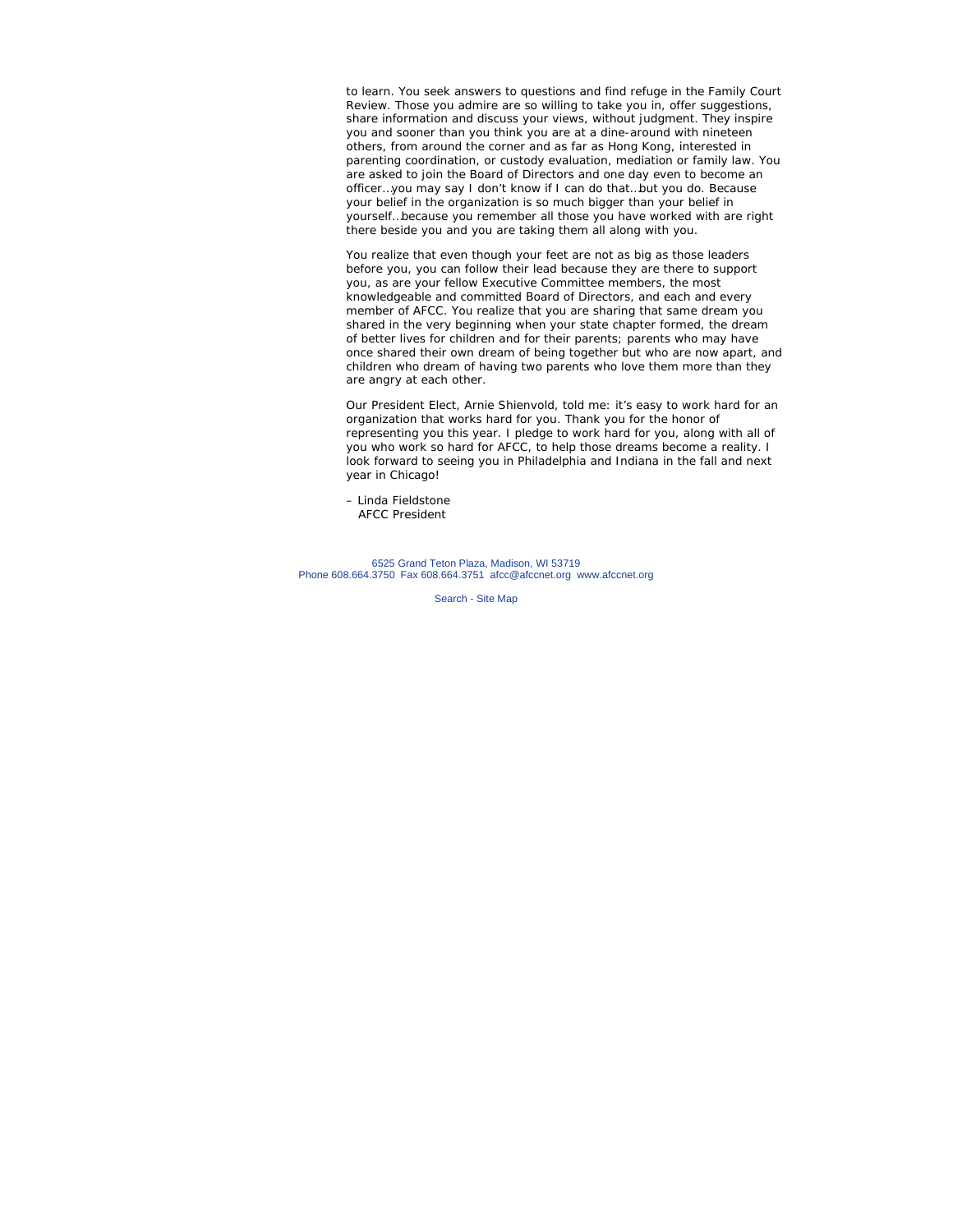



**Family Court Review** 

### **AFCC Conference Audio**

- **AFCC News**
- **Member Directory**
- **Member Resources**
- **Chapter Resources**

### **AFCC HOME**



### **Meet the new President of AFCC: Linda Fieldstone**



Linda Fieldstone, MEd, is Supervisor of Family Court Services of the 11th Judicial Circuit in Miami-Dade County, Florida, and has been working within the court system for over twenty years. Family Court Services provides court-ordered interventions for high-conflict families. Linda describes her unit as a "one-stop shop," which she likens to an emergency room, where direct services such as supervised visitation, drug testing, ADR, parenting coordination and referrals to community providers are available. The unit refocuses parents on their children's wellbeing and encourages them to work toward solutions

in place of conflict. Besides being an administrator, Linda also provides direct service. Her background is in social work and counseling, so she has always seen families as a system; and working to help children has been her main motivation.

Although supervising such a diverse unit and providing direct service may sound like a lot, Linda has an incredible talent of keeping many balls in the air at the same time. She first learned of AFCC in 1991 at a Florida Supreme Court family mediation certification training. She instantly believed that this was the organization that family law professionals could call home and joined AFCC as a way to support the organization with her dues. A decade later Linda was one of the founding members of the Florida Chapter of AFCC and later served as that Chapter's President. It was through her work in the Chapter that she became more directly involved with AFCC. Linda is the type of person that gets things done before you know you need them to be done. As AFCC Chapter Liaison, Linda helped to create guidelines for new chapters, and remains as involved with the 13 AFCC Chapters as she can. She was awarded the prestigious President's Award in 2004 by then AFCC President Justice George Czutrin. Linda is extremely humble, and is sometimes uncomfortable accepting the praise that she easily lavishes on others. She is a great ambassador for AFCC, and says gratefully that everything she does professionally is informed by the organization.

Linda understands the ups and downs of being dependent on funding to keep services afloat for families involved in court proceedings. Her interest in parenting coordination has been motivated by the concern that high conflict families need alternatives to the adversarial court process, especially in communities that do not have a court services program available. In addition to developing the program in her circuit and promoting parenting coordination in Florida, she has been involved in research regarding parenting coordination and served on the AFCC Parenting Coordination Task Force, which developed Guidelines for Parenting Coordination.

The only subject Linda will talk about more enthusiastically than AFCC is her family. She is the embodiment of strong family values and a wonderful role model. She has been married to Ronnie, a commercial attorney, for 39 years. Until Linda started traveling to AFCC conferences, they had only spent five nights apart in all those years! They have four wonderful grown children, all community minded as well, and two grandchildren. Traffic on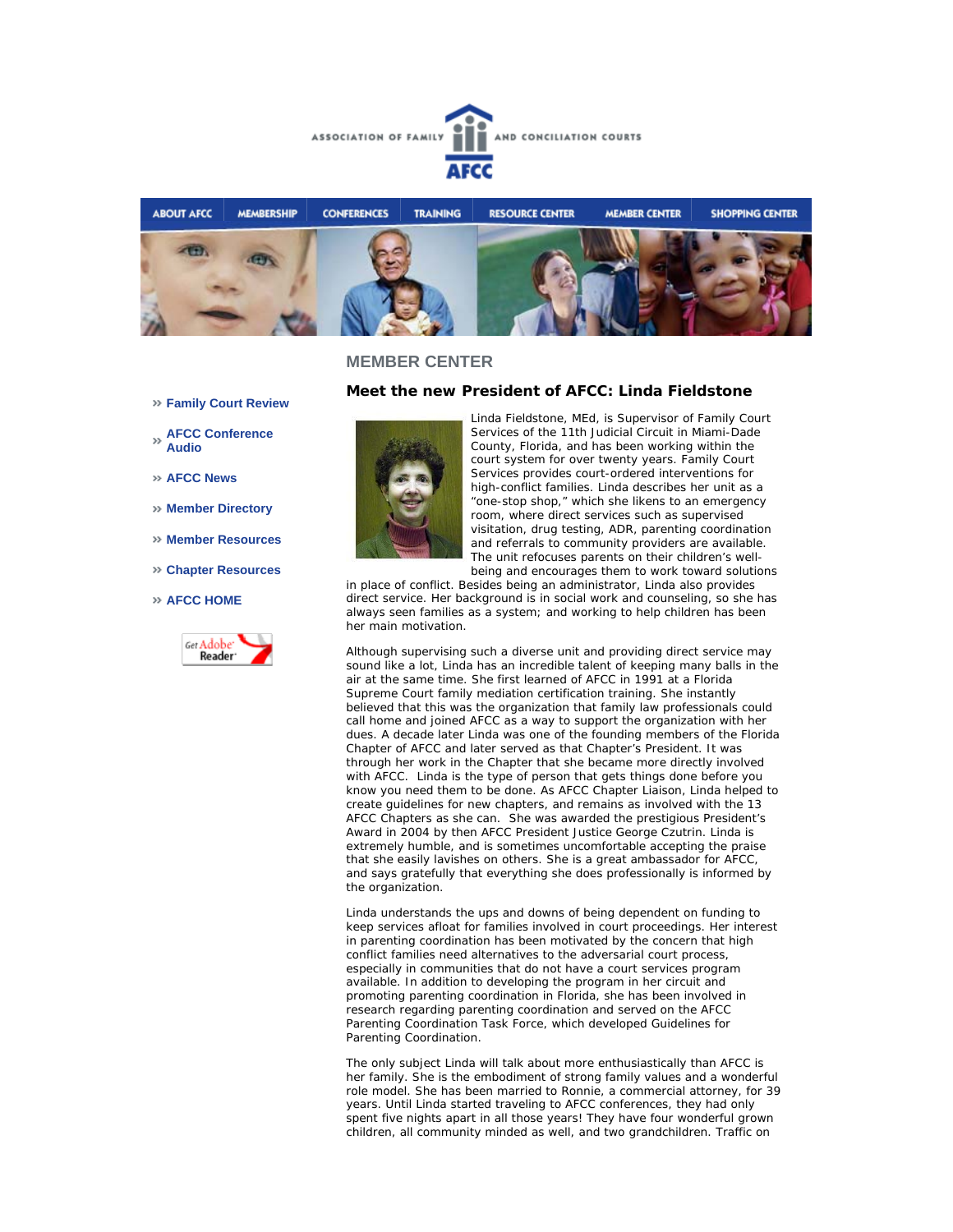her way home is no problem, since she talks to each of her children every night.

Besides being incredibly accomplished professionally and a wonderful family woman, Linda has a fun side. She writes poetry and is known to have an ode or rhyme prepared for a special occasion at work or with friends, or even at AFCC events. She enjoys cooking and makes bread from scratch for every Friday night. When asked about her goals for the coming year, Linda says she wants to feel worthy of her role in the organization and help support AFCC in making a difference. There is no doubt she will achieve those goals and more!

6525 Grand Teton Plaza, Madison, WI 53719 Phone 608.664.3750 Fax 608.664.3751 afcc@afccnet.org www.afccnet.org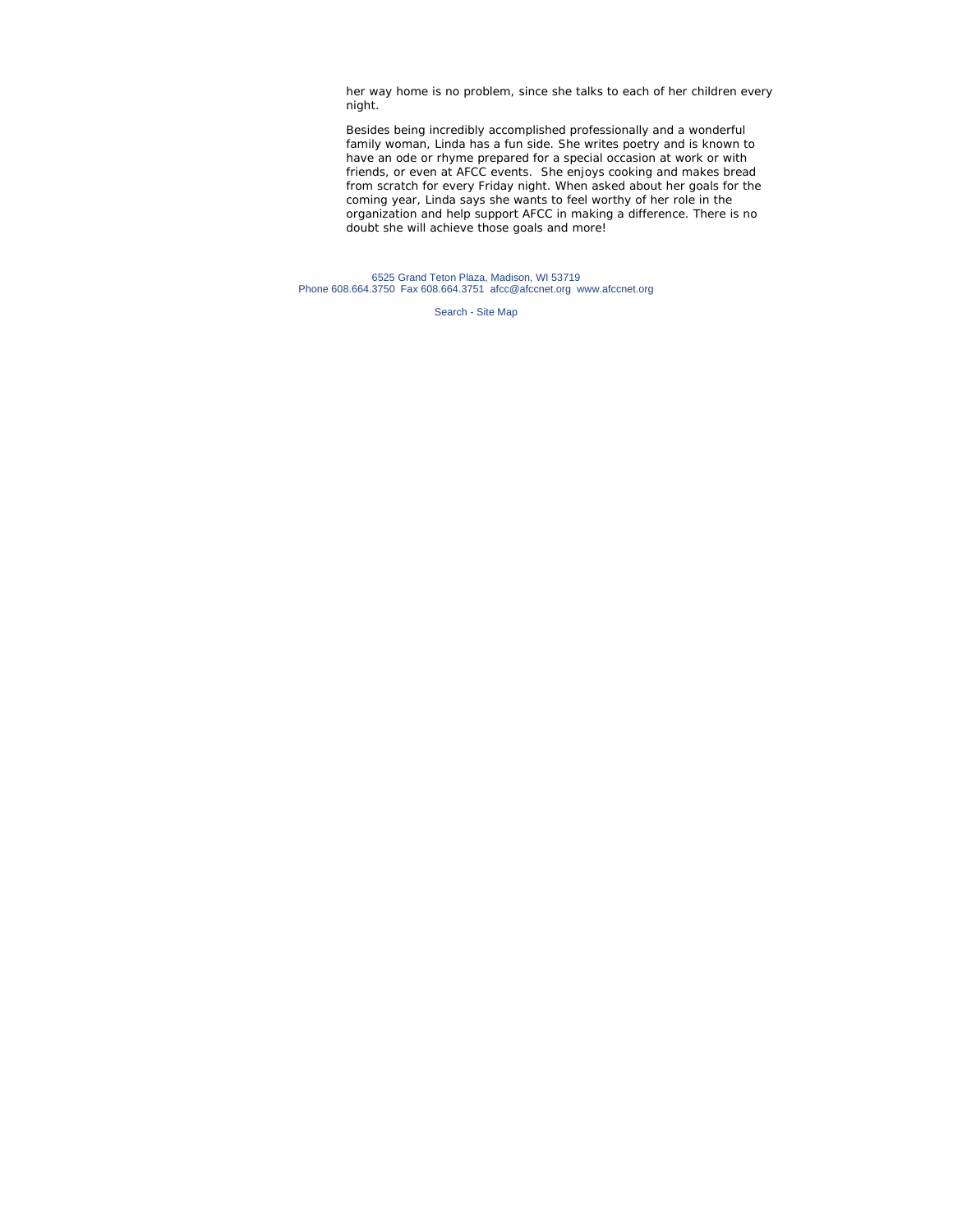



**Family Court Review** 

# **In Memoriam**

### **Jeanne Ames**

**AFCC Conference Audio** 

**AFCC News** 

- **Member Directory**
- **Member Resources**
- **Chapter Resources**

#### **AFCC HOME**



I first met Jeanne Ames in the 1970's after becoming head of the Los Angeles Conciliation Court. Jeanne had just become head of the San Francisco Court.

Judge Markey was impressed with what the San Francisco Family Law Court was doing—mediating all custody and visitation disputes before a formal trial. He wanted to institute the same requirement in Los Angeles. Thus began my association with Jeanne through the California Chapter of AFCC.

We worked together around passing SB 961 (Sieroty), mandating mediation in all contested custody and visitation matters. With the passage of this bill we recognized the need for training and standards, especially when one county assigned this responsibility to the Sheriff.

Jeanne and Judge King began visiting other courts throughout the state. Jeanne and I worked together to develop the Vallambroso Conference in 1981, the first statewide conference dedicated to mediation and to facilitate the implementation of SB. 961, the transcripts of which are even more relevant today than they were 30 years ago. Jeanne and I published these articles together funded through her contact with the Drown Foundation.

After this conference Larry Briskin, Alan Sieroty's chief aid, called to tell me the County Clerks wanted to make the fee for all copies of marriage licenses the same as other documents and asked if we had any ideas about what might be done with the additional revenue. The first person I called was Jeanne Ames. Her response was the need for statewide coordination and training, which then led to the creation and funding for the Statewide Office of Family Court Services (AB 2445, Farr). It also required an annual statewide conference dedicated to these issues.

Jeanne was a remarkable woman full of life and humor. She was much more concerned about the greater good than any credit she so richly deserved. We owe her a great deal and she will be sorely missed.

However, her life will continue everyday through the work we do and the families and children who benefit from these efforts.

—Hugh McIsaac

6525 Grand Teton Plaza, Madison, WI 53719 Phone 608.664.3750 Fax 608.664.3751 afcc@afccnet.org www.afccnet.org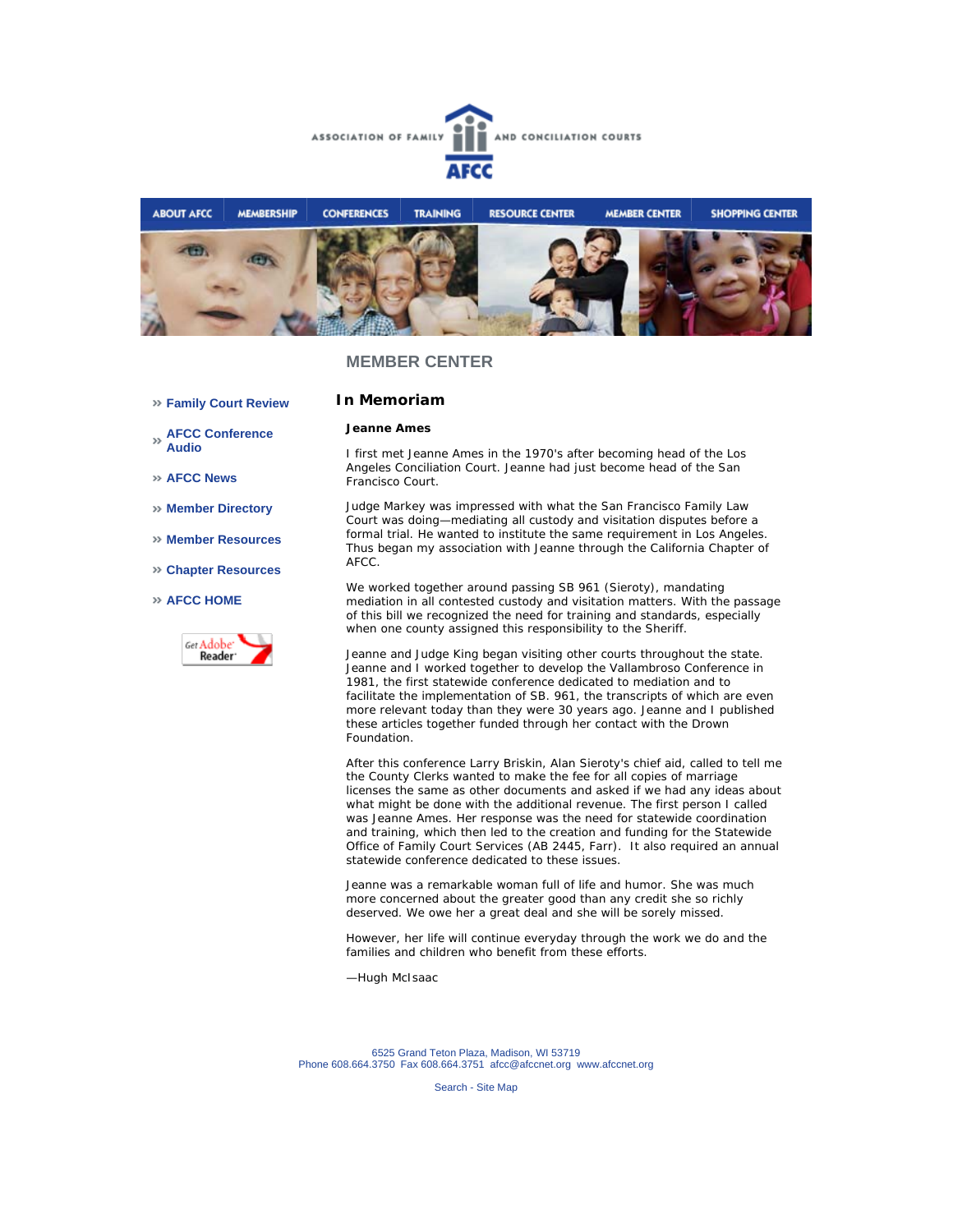



**AFCC Member News** 

**Family Court Review** 

Pennsylvania Psychological Association

*Award for Distinguished Contributions to the Science and Profession of Psychology*

June 17, 2011

Arnold T. Shienvold, Ph.D.

For more than thirty years, Dr. Arnold T. Shienvold has promoted the science and profession of psychology in the forensic domain. Recognized as an expert in child custody and family mediation, Dr. Shienvold's contributions go far beyond his professional practice. His career has been devoted to finding ways to bring the insights of psychology to dispute resolution in the legal arena, particularly in the area of family conflict.

Dr. Shienvold's effectiveness stems not just from his considerable knowledge of family conflict and dispute resolution, but also his ability to form relationships with key members of the Bar and Judiciary and gain their respect. His continuous and enthusiastic engagement with key members of the legal profession and his demonstration of the value of psychology in helping families in conflict has created an awareness of psychology as an essential partner and contributor to the work of the courts.

On the national level, he has helped shape the discussion between the legal and psychological professions as to models and guidelines for custody evaluation and parent coordination. He provides ongoing training to judges and attorneys in these models, often on a pro bono basis. He has served on interdisciplinary work groups that define the standards in the field.

His expertise has been recognized by colleagues who have elected him President of the Academy of Family Mediators and the Association of Conflict Resolution. His is President-elect of the Association of Family and Conciliation Courts.

Throughout his career, Dr. Shienvold has sought to promote a more human and psychologically healthy resolution of family disputes in our society. For his tireless work to bring the best our science and profession has to offer to conflict resolution in the forensic area, the Pennsylvania Psychological Association is proud to recognize Dr. Arnold T. Shienvold.

> Jeffrey Piccus, Ph.D. for the Pennsylvania Psychological Association

6525 Grand Teton Plaza, Madison, WI 53719 Phone 608.664.3750 Fax 608.664.3751 afcc@afccnet.org www.afccnet.org

Search - Site Map

**AFCC Conference**  Ж **Audio** 

**AFCC News** 

- **Member Directory**
- **Member Resources**
- **Chapter Resources**

### **AFCC HOME**

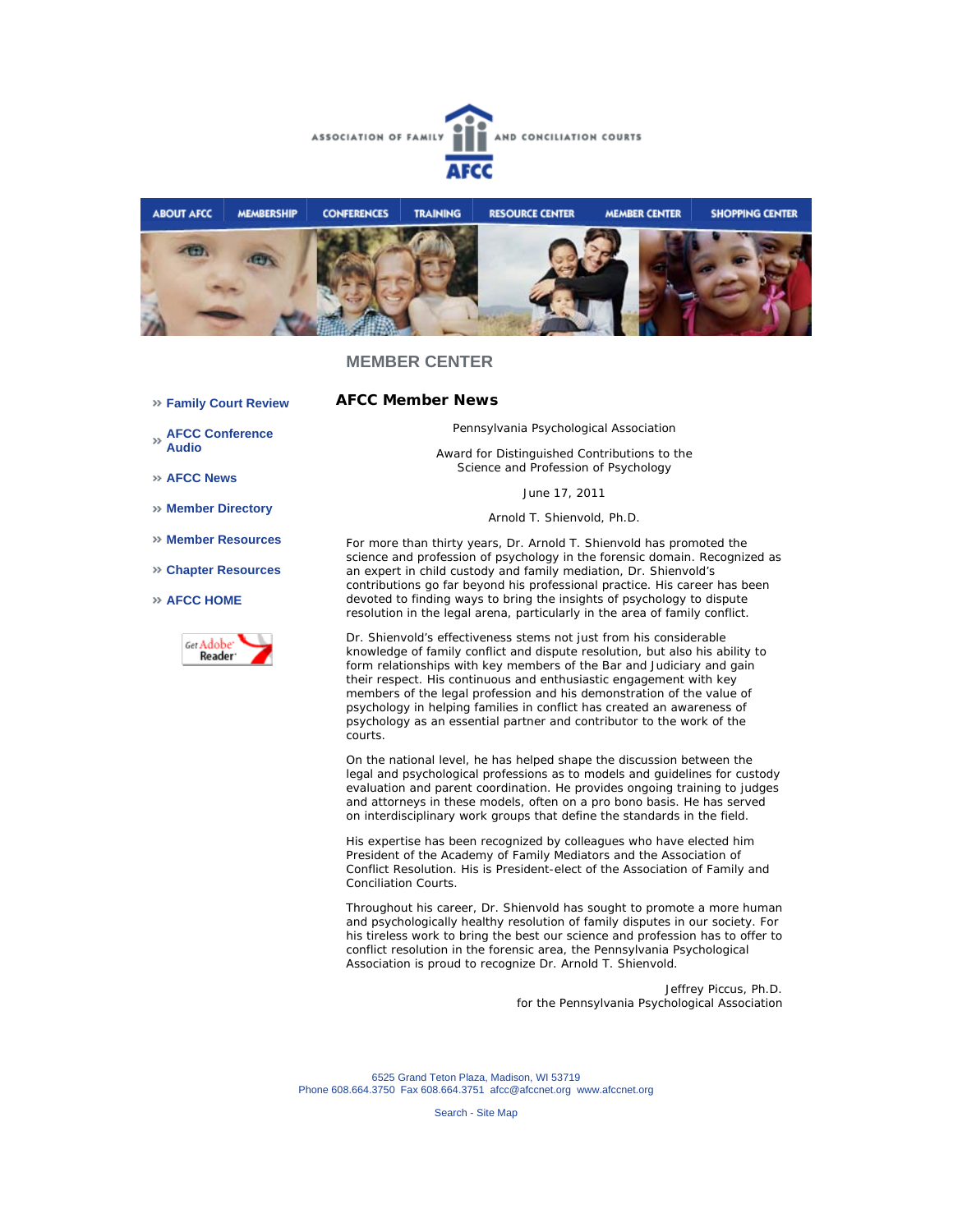



# **ASK THE EXPERTS**

**Ten Reasons the Hague Abduction Convention May Not Be Enough**  *Leslie Ellen Shear, CFLS/CALS, IAML, Los Angeles, California*

In cases where a child may travel, visit or move outside the United States, family law professionals usually ask whether the destination is a signatory to The Hague Convention on the Civil Aspects of International Child Abduction. That is not enough to know, if one is assessing the risk that the child will not be returned to the United States. Here are ten reasons why knowing that the destination is a "Hague country" may not be enough.

**1. Not every country that is a signatory is a U.S. treaty partner** As new nations adopt the treaty, there is a process by which each country decides whether to accept a country's accession to the convention. Until the U.S. accepts a new signatory's accession, the treaty is not in effect between the U.S. and that country.

#### **2. The treaty does not require recognition and enforcement of custody orders**

The Convention has no provisions for recognition and enforcement of custody orders. It applies whether or not there is a custody order in place. The treaty creates the summary remedy of "return" (similar to extradition) to compel the return of a child who has been wrongfully removed or retained back to the country of the child's habitual residence so custody can be determined under the laws of that country.

#### **3. The treaty does not protect children age 16 and older**

Once a child reaches age 16, the Convention no longer applies. If the child reaches age 16 during return proceedings, the case must be dismissed.

#### **4. When the child moves, the treaty offers little or no remedies for a left-behind joint custody or non-custodial parent**

The Convention is based on the premise that the place of the child's "habitual residence" should decide custody. Even if there is a court order or agreement, identifying a particular country as the child's "habitual residence," it is not binding. Rather, at the tribunal hearing a Hague Convention petition must look to the facts and circumstances at the time of the child's removal to determine the habitual residence. Some countries have held that when parents have joint custody, habitual residence shifts each time the child moves back and forth. This means that if the child is with Parent A, the courts of that country can ignore the joint custody orders and make new custody orders. If Parent A has moved abroad with the consent of the other parent, or court approval, the country where the child lives will exercise child custody jurisdiction.

#### **5. The exceptions to return under the treaty are increasingly being broadly construed**

The Convention was drafted 30 years ago with a focus on abductions by non-custodial fathers. However, it turned out that the Convention is used more often by left-behind fathers after custodial mothers move abroad with the children. There have been several trends unanticipated by the drafters. Although the Convention offers the remedy of return only in cases where the child's removal violated the left-behind parent's "rights of custody," the definition of "rights of custody" has been greatly expanded. Similarly, although the exception to return where the child has been gone

#### **Family Court Review**

**AFCC Conference Audio** 

- **AFCC News**
- **Member Directory**
- **Member Resources**
- **Chapter Resources**

#### **AFCC HOME**